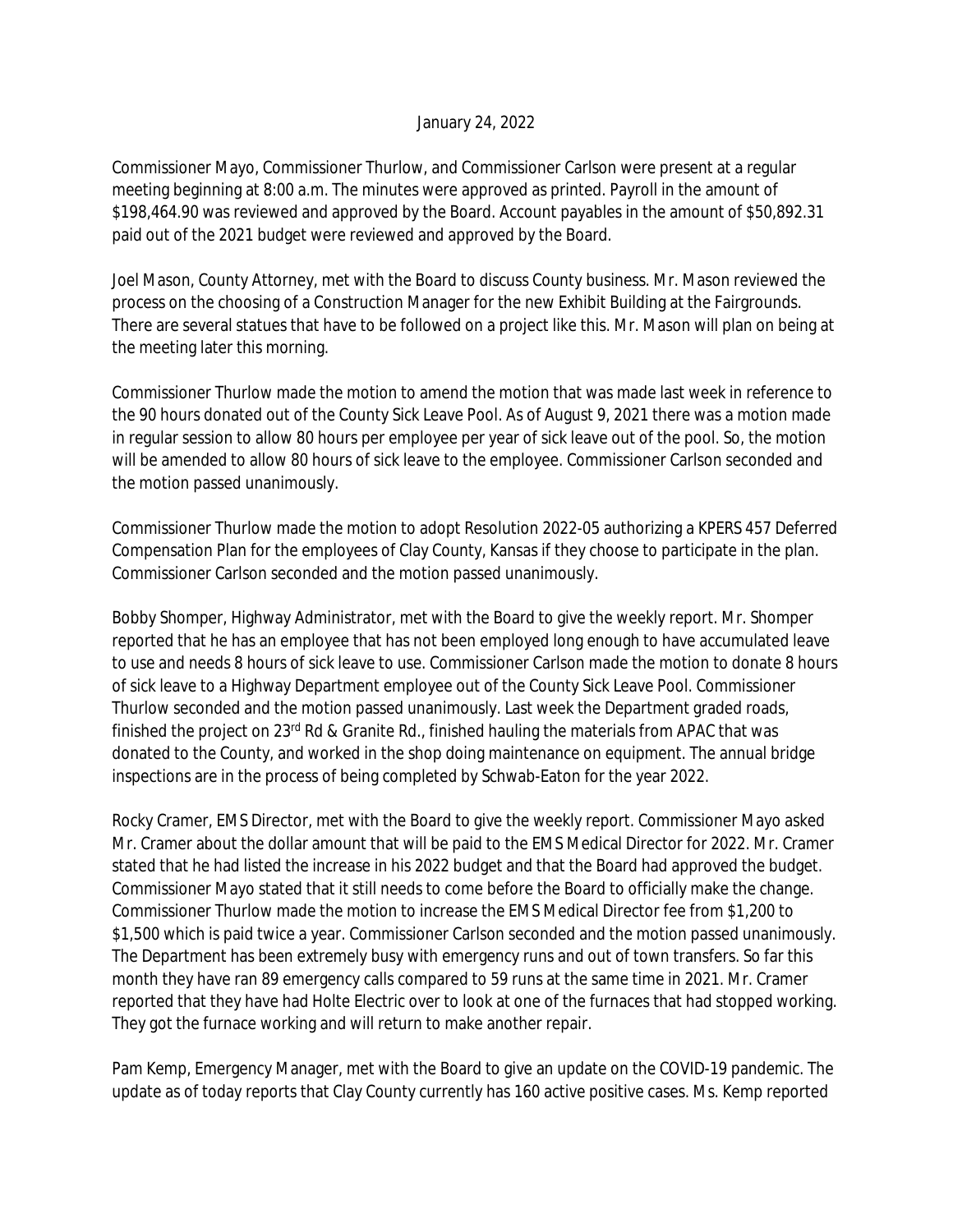to the Board that the Governor had activated the non-medical National Guard to help with COVID testing, delivering of supplies, and other COVID related services. The testing supplies are running short in a lot of areas. The School District has put into place a protocol for the schools to follow.

Alan Benninga, Sheriff, met with the Board to give the weekly report. Sheriff Benninga reported that the renovation project to move the Riley County Community Corrections Office out of the basement is in the process. Also, the intercom system has been installed but they are still waiting on one part before it can be completed.

Mike Argo, Fair Board President, and Brandon Gibson, SPT Architecture, met with the Board to review the procedure of building the new Exhibit Hall at the Fair Grounds. Janet Schnell, KCLY News Department, joined the meeting. Mr. Gibson presented the Board with a drawing of the plans for the new building and the location that it will be placed at the Fair Grounds. Joel Mason, County Attorney, joined the meeting. Mr. Argo stated that they have funds that have been donated and an amount that has been pledged for this project. They need to get busy with the fundraising for this is a costly project. Mr. Argo stated that he feels that we need to build this project the right way now because this will only be done this one time. I think that there will be people that will donate their time to do the finish work once the building is up. Mr. Gibson stated that the Construction Manager that is picked will need to know where all of the doors are going to be located for once the building is ordered those will not be able to be changed. There will be two large overhead doors that will be kept closed during the Fair. All exhibits will be on display inside the building that will be air conditioned. Mr. Gibson stated that they need to get started on the Topographic Survey is the first step. A proposal from Kaw Valley Engineering was presented in the amount of \$3,300 to be paid after the survey is complete. Commissioner Carlson made the motion to accept the proposal from Kaw Valley for the service of a Topographic Survey on the location of the new Exhibit Hall building. Commissioner Thurlow seconded and the motion passed unanimously. Mr. Mason stated that there are statues that have to be followed when hiring a Construction Manager and when taking bids for the construction of the building. Mr. Mason and Mr. Gibson have worked together on several medical center projects and will assist the Board of Commissioners with guidance of this project. The Board of Commissioner stated that we need to get the project moving and let's start the procedures for a new building. Mr. Gibson stated that he has had a lot of interest from Contractors for this project. Commissioner Thurlow stated that he would like to see as much of the contractors and sub-contractor to be local businesses as possible. Mr. Agro reported that the Clay County Fair will be held July 19<sup>th</sup> – 23<sup>rd</sup>, 2022. The rodeo will be held the week before the fair. This worked well in 2021 and had several requests to have it like that in 2022. The Fair Board has contracted with the Girls Next Door in the amount of \$1,500 for the Gospel Sing. They would like to get a more diverse age group to attend the music concerts. Their plan is to work on getting the word out more locally and to adjoining Counties to have better attendance for these events. On Friday night for the concert, they have contracted with Tate Stevens in the amount of \$4,500. They will bring their own sound and light systems. They will be looking for sponsorships to help with the cost of the concert. Mr. Argo asked the Commissioners if they would like to donate to help pay for the concert this year. After discussion, Commissioner Thurlow made the motion to donate \$1,500 out of the Parks & Rec Fund and \$1,500 out of the Alcohol Fund for a total of \$3,000. Commissioner Carlson seconded and the motion passed unanimously. Mr. Agro reported that they had to have repairs done to the tractor that is used at the Fair Grounds and the race track in the amount of \$6,015.89 and was wondering how they would like